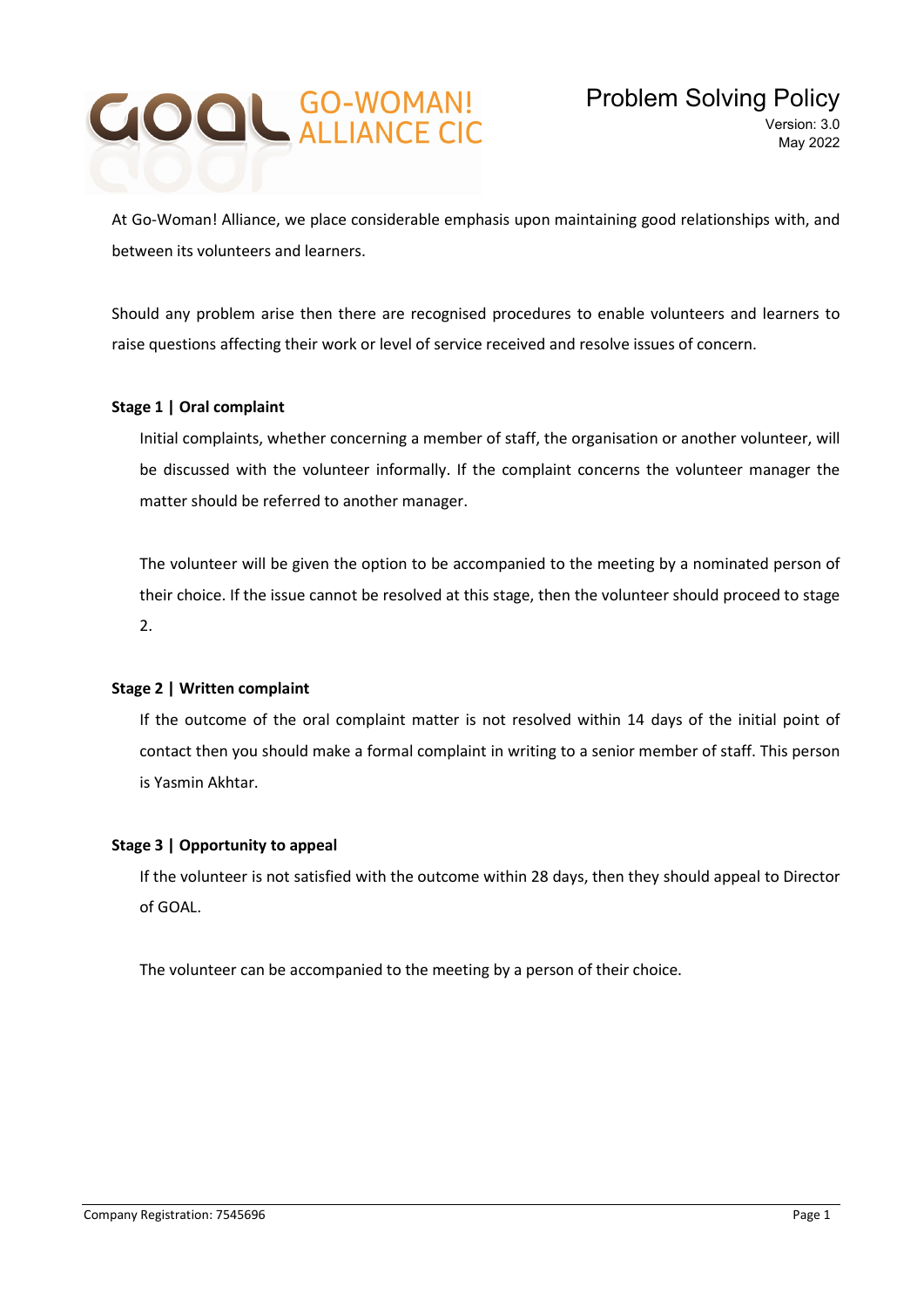#### What to do if someone complains about a volunteer

Sometimes minor issues can arise during the course of volunteering, such as a volunteer not fitting into the team as well as was expected, not meeting the required standards or being unreliable. Any complaints raised will be dealt using the following procedure.

# Stage 1 | Oral discussion

Any complaints will be discussed with the volunteer.

This meeting will seek to identify goals that will help the volunteer fulfil their role, and to offer extra support, supervision and training where necessary. A deadline will be agreed for reviewing the situation with the volunteer.

#### Stage 2 | Written warning

If the issue hasn't been or cannot be resolved by the oral discussion or the review, the volunteer manager will issue the volunteer with a written warning outlining the reason for the complaint.

The volunteer will be given the opportunity to state their case, which could be to either the volunteer manager or a senior member of staff. The volunteer will be allowed to be accompanied by a person of their choice.

Depending on the nature of the complaint, further objectives could be set, and help offered to the volunteer. However, if the volunteer is asked to leave, then the volunteer will be given the opportunity to appeal. The decision to ask a volunteer to leave will be a last resort.

#### Stage 3 | Opportunity to appeal

If a volunteer has been asked to leave then they will be able to appeal in writing to a director

The volunteer will be given the option to be accompanied to the meeting by a person of their choice.